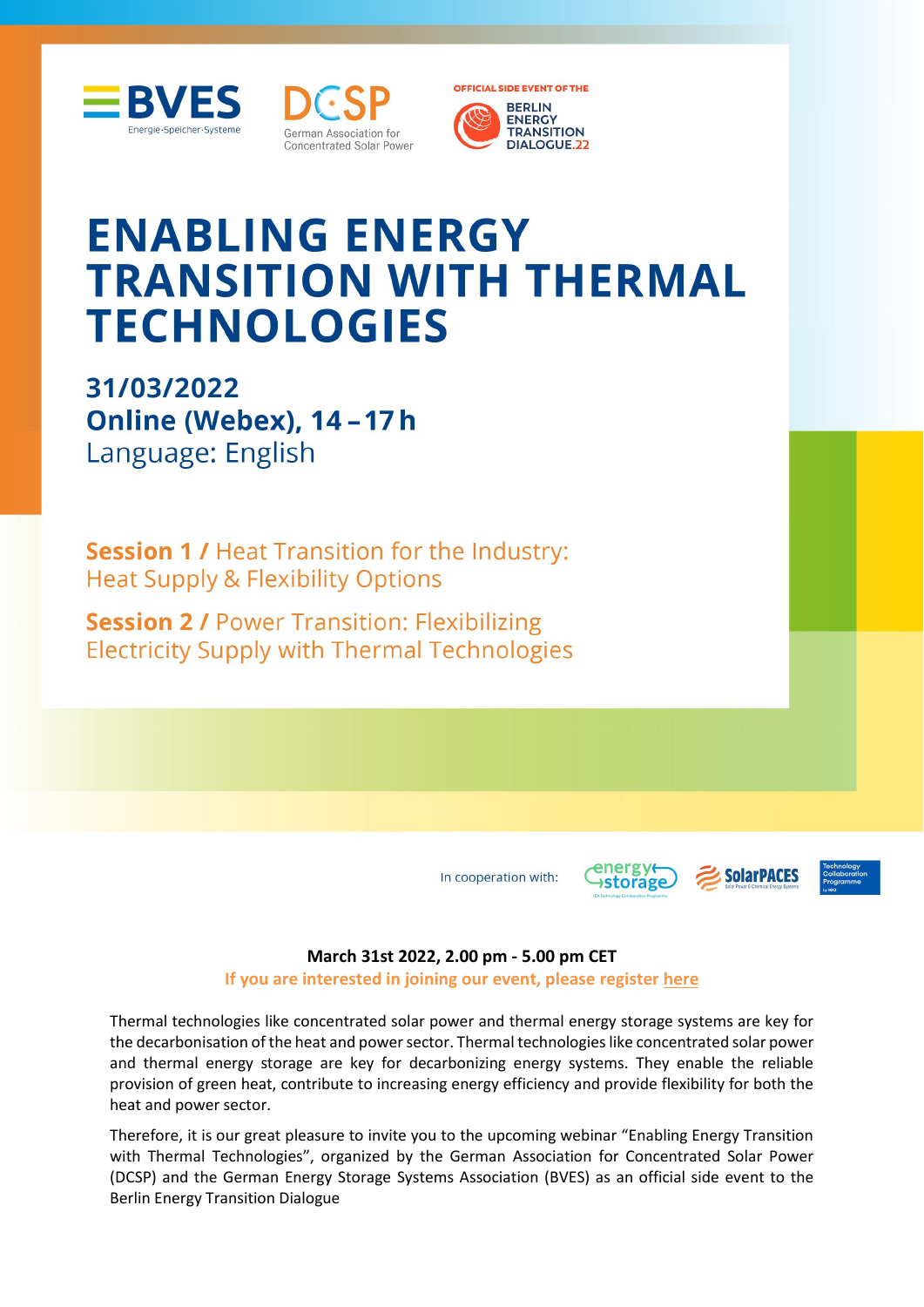



**OFFICIAL SIDE EVENT OF THE BERLIN** 

**ENERGY TRANSITION DIALOGUE.27** 

# **ENABLING ENERGY TRANSITION WITH THERMAL TECHNOLOGIES**

Webinar / 31/03/2022

### **Session 1 - Enabling Heat Transition for the Industry: Heat Supply & Flexibility Options with Thermal Technologies**

#### **2.00 pm – 3.30 pm CET**

The decarbonization of the industrial sector is crucial to addressing global emissions. The industrial process heat alone amounts to about a fifth of global CO2 emissions. There is an urgent need of green heat. Thermal storages as well as solar process heat can make a significant contribution to the decarbonization of the industry. During the workshop several companies will present their technologies and showcase successful projects.

### **Programme:**

Moderation: Juliane Hinsch, DCSP e.V./ Beatrice Schulz, BVES e.V.

#### **Keynote**:

02:00 pm Dr. Andreas Hauer, Chairman of the Board, ZAE Bayern & Task Manager, Energy Storage Technology Collaboration Programme, International Energy Agency (IEA)

#### **Projects and technologies**

#### 02:20 pm **Thermal Storage:**

- *Electrification of high temperature process heat* Dr. Susanne König, CFO, Kraftblock GmbH
- *Efficient decarbonisation and enhanced energy security for Industries* , Dr. Constanze Adolf, Head of Business Development, Lumenion GmbH
- *Supporting Decarbonization at Yara with balancing their steam grids using thermal storage*, Dr. Magnus Mörtberg, Business Development Director, EnergyNest GmbH
- *Mobile heat transport for energy recovery,* Tobias Schmid, CEO, Swilar eetec GmbH

#### **Solar process heat:**

- *How to reduce gas consumption: Solar Process heat for industries and utilities – latest developments & projects,* Dr. Joachim Krüger, Solarlite CSP Technology GmbH
- *Solar Thermal Energy – Decarbonizing the Industry,* Lara Stamm, Protarget AG
- *Solar powered cement production*, Carmen Murer, Synhelion SA

#### 03:00 pm **Panel discussion with the audience**

- 03:20 pm **Closing remarks**
- 03:30 pm **End of the workshop**





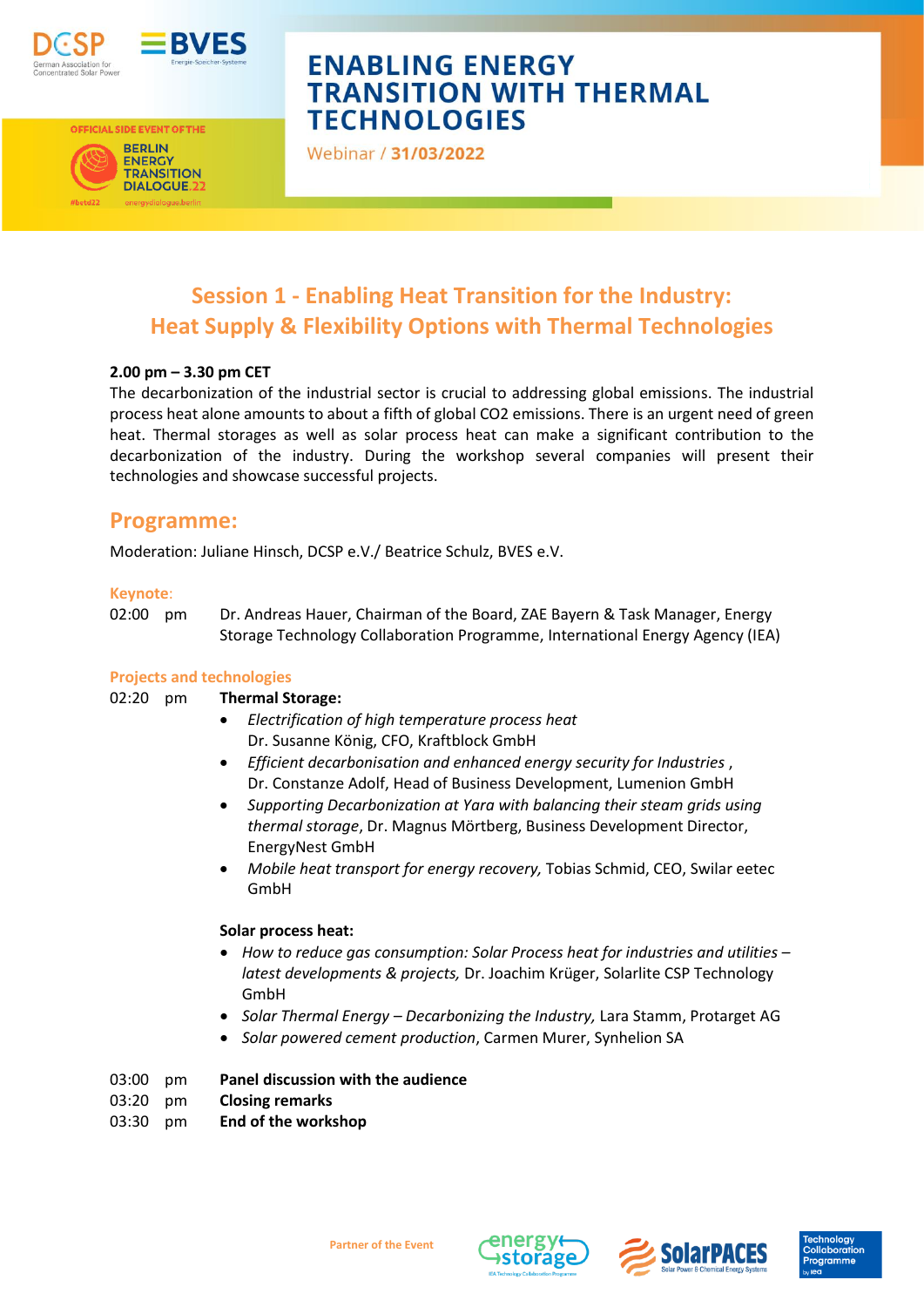



OFFICIAL SIDE EVENT OF THE **BERLIN** 

**ENERGY TRANSITION DIALOGUE.22** 

# **ENABLING ENERGY TRANSITION WITH THERMAL TECHNOLOGIES**

Webinar / 31/03/2022

### **Session 2- Enabling Power Transition: Flexibilizing Electricity Supply with Thermal Technologies**

#### **3.30 pm – 5.00 pm CET**

With proceeding energy transition and an increasing share of renewables in the grid, there is a growing need of flexibility and grid stabilizing options. What can thermal technologies provide for the power transition? This workshop will give an insight into the use cases and benefits of thermal technologies in the power sector. Several companies will present their technologies and show case successful innovative approaches and projects that enable a flexible and decarbonized energy system.

### **Programme:**

Moderation: Juliane Hinsch, DCSP e.V./ Beatrice Schulz, BVES e.V.

#### **Keynote**:

| 04:30<br>pm | Panel discussion with the audience                                                                                                                                                                                                                                                                                                                                                                                                                                                                                                                                                                                                                                                                                                                                                                                                                                                                                                                                                                                           |
|-------------|------------------------------------------------------------------------------------------------------------------------------------------------------------------------------------------------------------------------------------------------------------------------------------------------------------------------------------------------------------------------------------------------------------------------------------------------------------------------------------------------------------------------------------------------------------------------------------------------------------------------------------------------------------------------------------------------------------------------------------------------------------------------------------------------------------------------------------------------------------------------------------------------------------------------------------------------------------------------------------------------------------------------------|
| 03:50<br>pm | Innovative approaches and projects:<br>How CSP can improve frequency stability of the power grid, Fabian Petereit,<br>٠<br><b>Siemens Energy</b><br>Renewables with Dispatchable Synchronous Storage to Replace Flexible Gas Fired<br>$\bullet$<br>Power Plants, Janina Hippler-Nettlau, Senior Project Engineer, Malta Inc.<br>Maximizing Renewable Resources with PtHtP, Raymond C. Decorvet, Senior<br>$\bullet$<br>Account Executive, MAN Energy Solutions Switzerland<br>IntegSolar: Future Roles of CSP and Thermal Storage in Solar Hybrid Plants, Luca<br>$\bullet$<br>Schomaker, Suntrace GmbH<br>Decarbonization through Carnot batteries with fixed bed storage, Nils Gathmann,<br>$\bullet$<br>Senior Lead Engineer Process- Heat storage solutions, Steinmüller Engineering<br>GmbH<br>TUNol Project: Implementation of an integrated industry complex for the<br>$\bullet$<br>commercial-scale production of green methanol with a CSP/PV hybrid in Tunisia,<br>Dr. Mark Schmitz, TSK FLAGSOL Engineering GmbH |
| 03:30 pm    | Michael Taylor, International Renewable Energy Agency IRENA                                                                                                                                                                                                                                                                                                                                                                                                                                                                                                                                                                                                                                                                                                                                                                                                                                                                                                                                                                  |

- 04:50 pm **Closing remarks**
- 05:00 pm **End of the workshop**